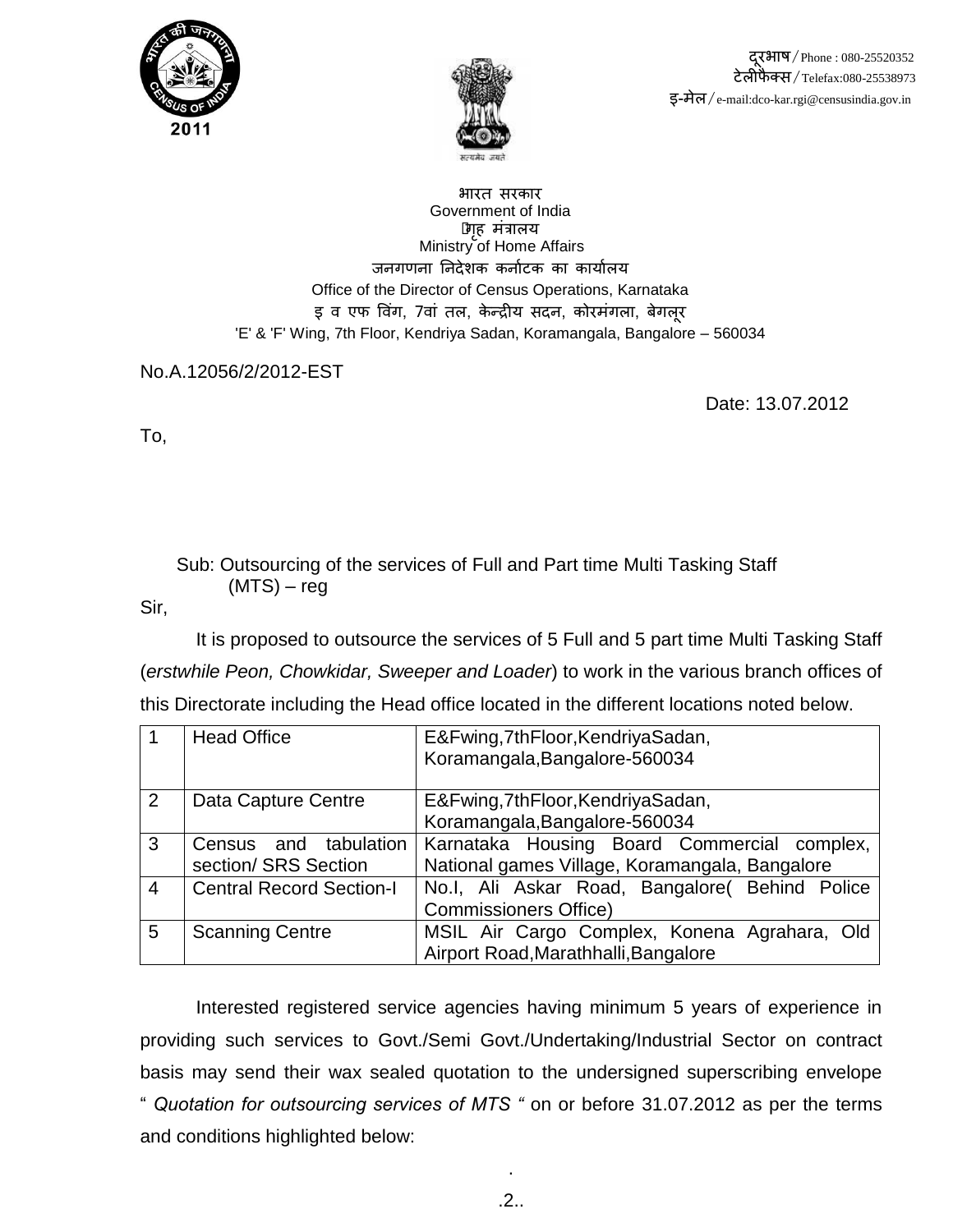Nature of work to be attended by the Full and Part time MTS is specified below. Full Time Multi Tasking Staff: - Carrying/ handling over official files within the office premises. Operating of Xerox machine and printing machine. Shifting of office furniture, equipments, records etc. Maintenance of office records. Cleaning of tables and chairs and all other duties to be assigned.

Part Time Multi Tasking Staff: - Sweeping/cleaning office premises, wiping the floor, cleaning of toilets of the Officer Chambers and other duties to be assigned.

Terms & Conditions:-

- 1. Minimum Qualification for Full and Part time MTS should be 10<sup>th</sup> Standard.
- 2. Preferably Male Personnel should be deployed for full time MTS whereas Female personnel for part time MTS.
- 3. Persons to be deployed should below 45 years of age and should have good physique and sound health
- 4. The organization should possess valid License/ Registration under relevant Labour laws*.*
- 5. The period of contract is initially for a period of one year that can be extended if it becomes necessary.
- 6. The office functions 5 days in a week (Monday Friday) between 9.30 A.M to 6.00 P.M. In view of urgency, your service personnel should work on Saturday, Sunday even on General holidays too. No separate wages for such services will be paid.
- 7. The Personnel on duty should not indulge on any unlawful activities like Consuming Alcohol, Smoking etc.
- 8. The personnel to be deployed shall possess a minimum 5 years of experience in handling such duties.
- 9. All personnel to be deployed should wear neat uniform prescribed by the agency alongwith Photo Identity Card during the office hours. Any person without uniform is liable to leave from duty and the agency shall be responsible for all consequences arising out of such incident.
- 10. In case of absence of any personnel from duty on any reason, the agency should make alternative arrangements immediately in order to avoid dislocation of office work
- 11. In case of absence of any personnel, payment will be deducted on pro-rata basis for the absence period.
- 12. The personnel should be fluent in local language (Kannada) apart from other Languages.